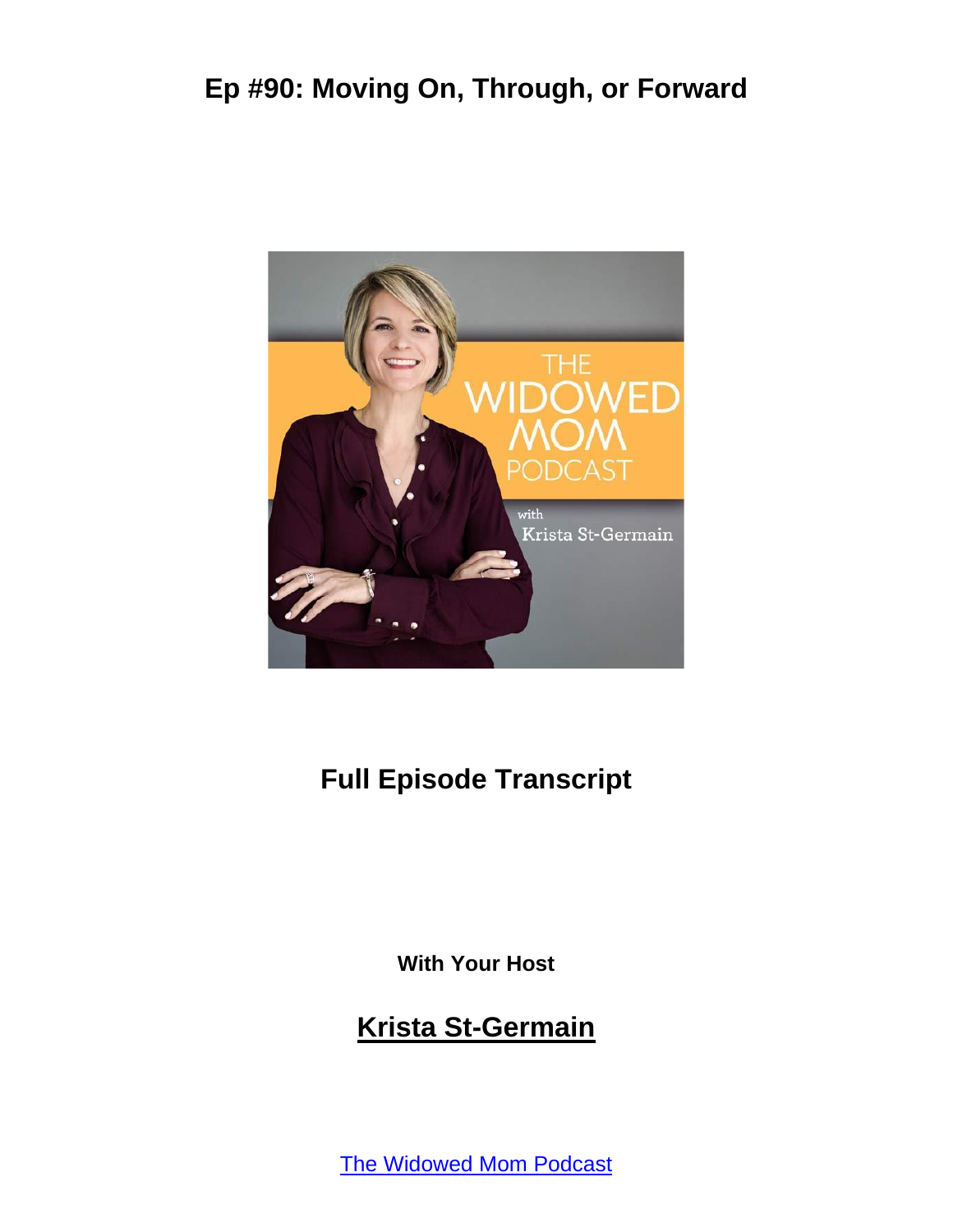Welcome to *The Widowed Mom Podcast*, episode 90, Moving On, Through, or Forward.

Welcome to *The Widowed Mom Podcast*, the only podcast that offers a proven process to help you work through your grief, to grow, evolve, and create a future you can truly look forward to. Here's your host, Master Certified life coach, grief expert, widow, and mom, Krista St-Germain.

Hey everybody. We are going to jump right into the podcast. So if this is your first time listening, welcome, welcome, welcome, I'm glad you're here. I wonder if you struggle to "move on." If so, here's why I think you're probably struggling to move on.

Because moving on sounds like you're leaving him behind. Moving on makes it seem like you don't care. Moving on feels almost like you didn't like your life with him and so you just chose a new one. And for most of us, none of those things could be further from the truth. Am I right?

So the purpose of this episode is not to argue over semantics. It really isn't. It's to help you remove a potential roadblock that might be preventing you from loving your life again, which is what I'm all about. But sometimes semantics matter more than others, and I think this is one of those times.

So I want to consider these phrases, moving on, moving through, moving forward. Not because one is right or wrong, but because I want you to pick what is serving the results that you want to create in your life. I want you to be one that decides what's right for you.

So first, we need to acknowledge that grief does not have a finish line. And if you've listened to me for any time at all, I'm sure you have heard me say this before. Grief doesn't have a finish line. It is not a journey with a destination.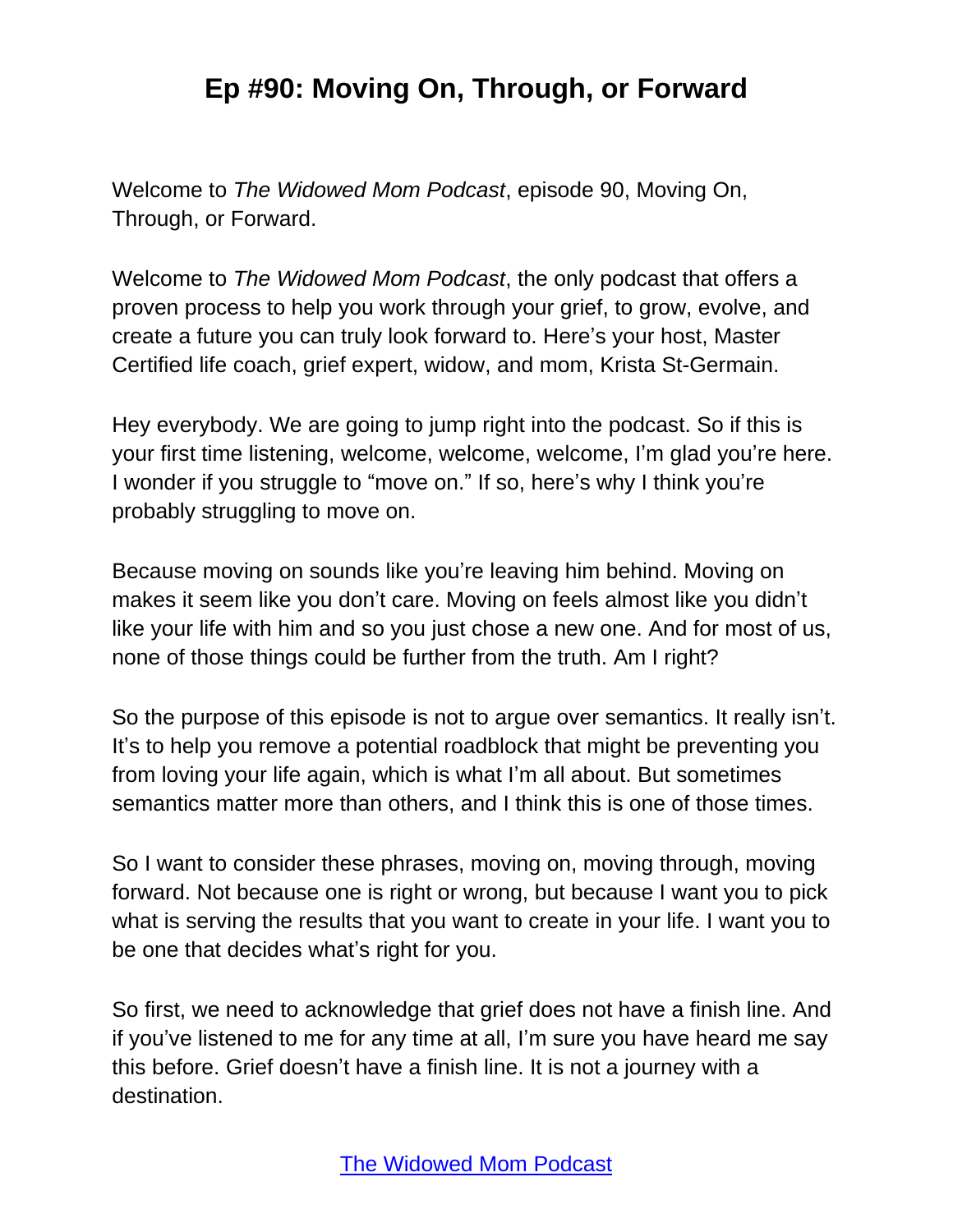Grief is a natural response to a perceived loss. It is made up of our unique thoughts and feelings and experiences. But it doesn't have an end. Because the loss will always be there. We can't travel back in time. We can't make the loss go away.

And because we're humans and because of the way that humans make meaning in the world is largely through our minds, we will always have thoughts and thoughts cause feelings, so we will always have thoughts and feelings about this loss that has happened, which means it's not going away. That's what grief is.

Thoughts and feelings about a perceived loss. If you're human, you will always have thoughts and feelings. If you can't time travel, the loss will always be there. And therefore, we will always have grief. It's not something that ends.

But that doesn't have to be a bad thing. That doesn't have to mean that we have to be sad forever. That doesn't mean that we're only allowed to have a certain set of thoughts and feelings. That doesn't mean that we have to now experience a higher ratio of negative to positive emotions than we did before the loss.

That just means that the journey of grief is really about integration. It's really about choosing those thoughts and feelings on purpose. It's not about it going away. I used to say moving through a lot, and I say that less now because to me, moving through still kind of implies that we're going to get somewhere where grief doesn't exist, like we're going to get to the other side of it.

I don't think that's useful at all anymore. I don't. You've probably also heard me say, and I think it bears repeating, grief isn't linear. There's no step-bystep instructions, there's no finite stages. It's not linear at all. As much as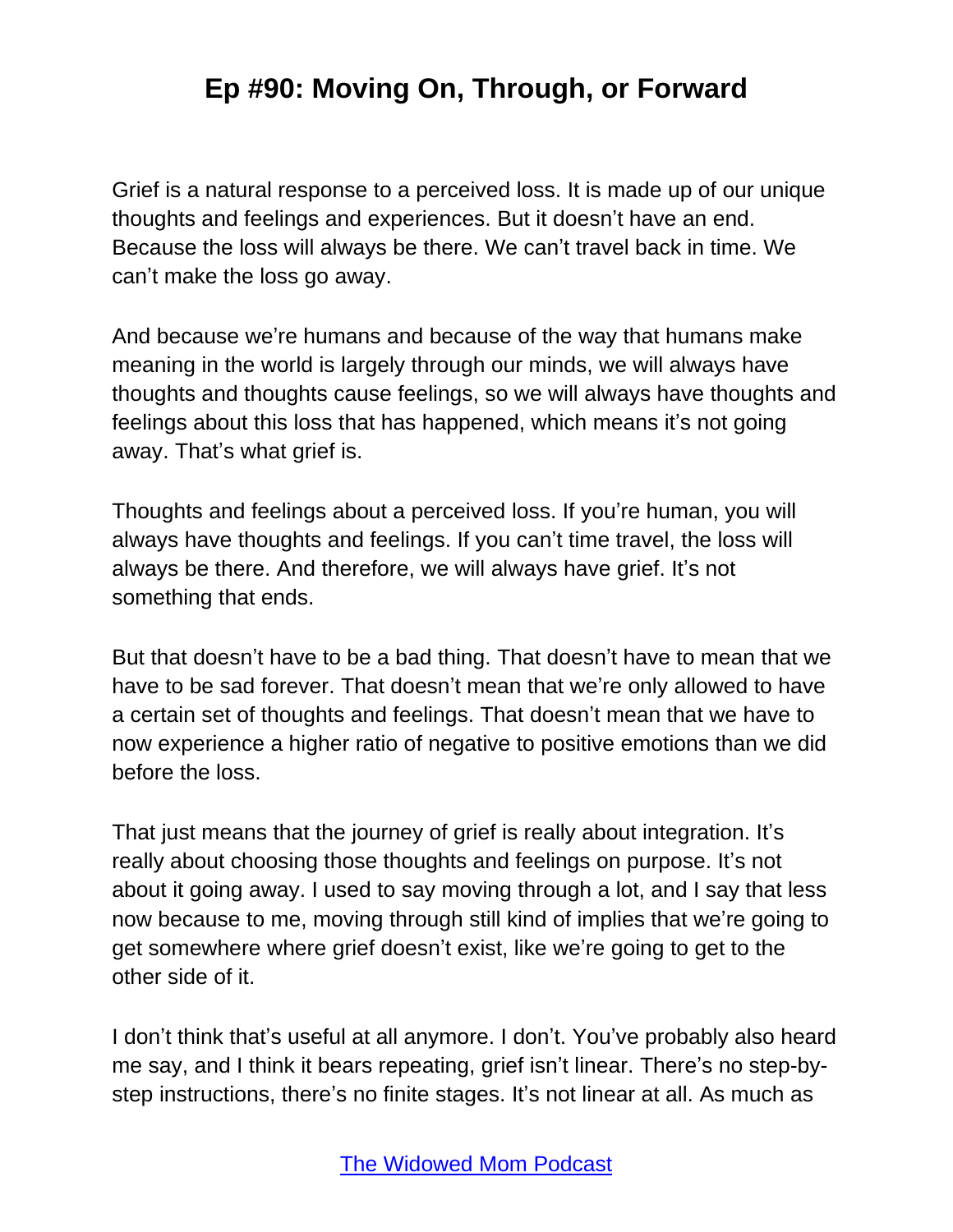we might want it to be, as much as it might feel comforting if we knew it were, it isn't. Grief is actually typically very messy for most of us. It's very unpredictable, it's very all over the place.

There's no destination, there's no finish line, there's no pot of gold, no certificate of completion. There's no degree. So the sooner we recognize that it has a starting point but not an end point, I think the better. Because when we recognize that it has a starting point but not an end point, then we can decide on purpose what our goal is.

We can define our own goal relative to our own grief experience. Because if it's not to get to the end, what is it? That's what I want you to think about. So what I want to offer is that this is your grief. This is your life. And you get to decide what you want your goal to be.

I think it's about integration. I think it's about choosing thoughts on purpose, deciding how you want to think about this loss, deciding how you want to tell this story, deciding who you want to be in the face of this loss, deciding what serves you, deciding what is in support of the life that you want to keep living, that you want to live in the future.

I think it's an opportunity to know yourself on a deeper level than you've ever known before. You could see it as a blemish if you wanted, and some people do. You can also decide it's an opportunity to live with more intention because it's happened, it will always be a part of your life experience, and I think we just want to weave it in.

We want to weave that part of our life experience into the fabric of our lives. And for me and what I love helping women do is figure out then how do I love myself even more, more than I ever have before? How do I love myself as I integrate what has happened into my life experience? How do I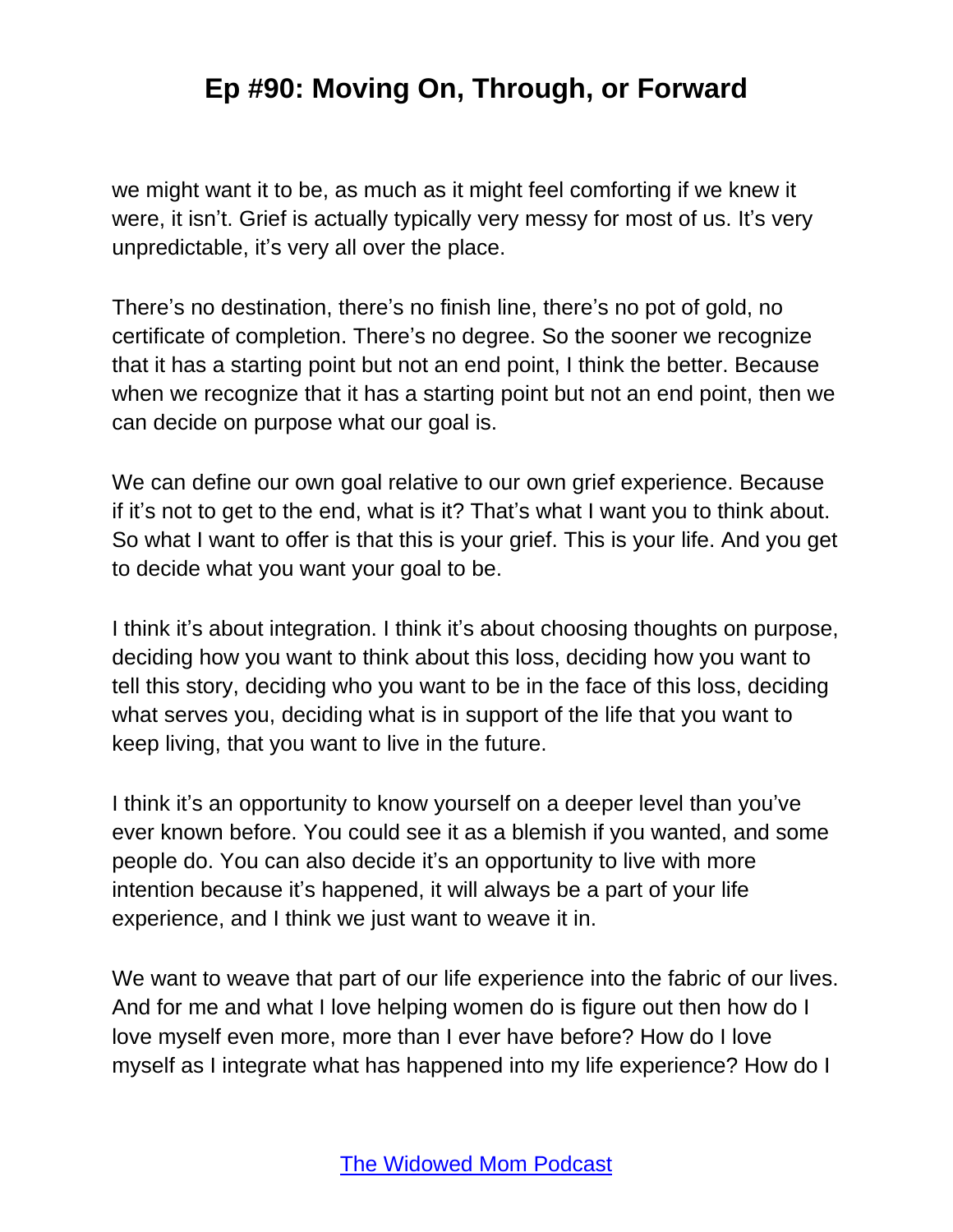become more alive? More fully present? More human? More of who I want to be because this is my one precious life?

And of course, none of it is right or wrong and it's all very much an individual choice. But I want you to decide on purpose for you because you have the power to do that. So are we moving on? Are we moving forward? Are we moving through?

For me, moving forward feels right. But what feels right to you? You get to choose. And regardless of which phrase you choose, I want to tell you the things that I see holding widows back from loving life again, from really living it, specifically as it relates to the idea of moving forward, moving on, moving through.

So first, we make these phrases mean things they don't need to mean. Regardless of which phrase we choose. We make them mean things like I didn't love him enough. If I move forward, I'm leaving him behind. It's not true.

But we need to be honest, okay? We need to be honest. He died. You didn't. He's not alive. You are. And I know it can hurt to hear that, but it is the truth. And some of us are acting like we're the ones that died. But he died, you didn't. And some of us are living, we're going through the motions, but we're not really alive. We're not really living. We're just kind of tolerating.

And you're the one that gets to decide if you really want to live. You're the one that gets to decide, do you want to stay stuck in the past? Do you want to keep wishing for what was? Or do you want to figure out how to love your life again?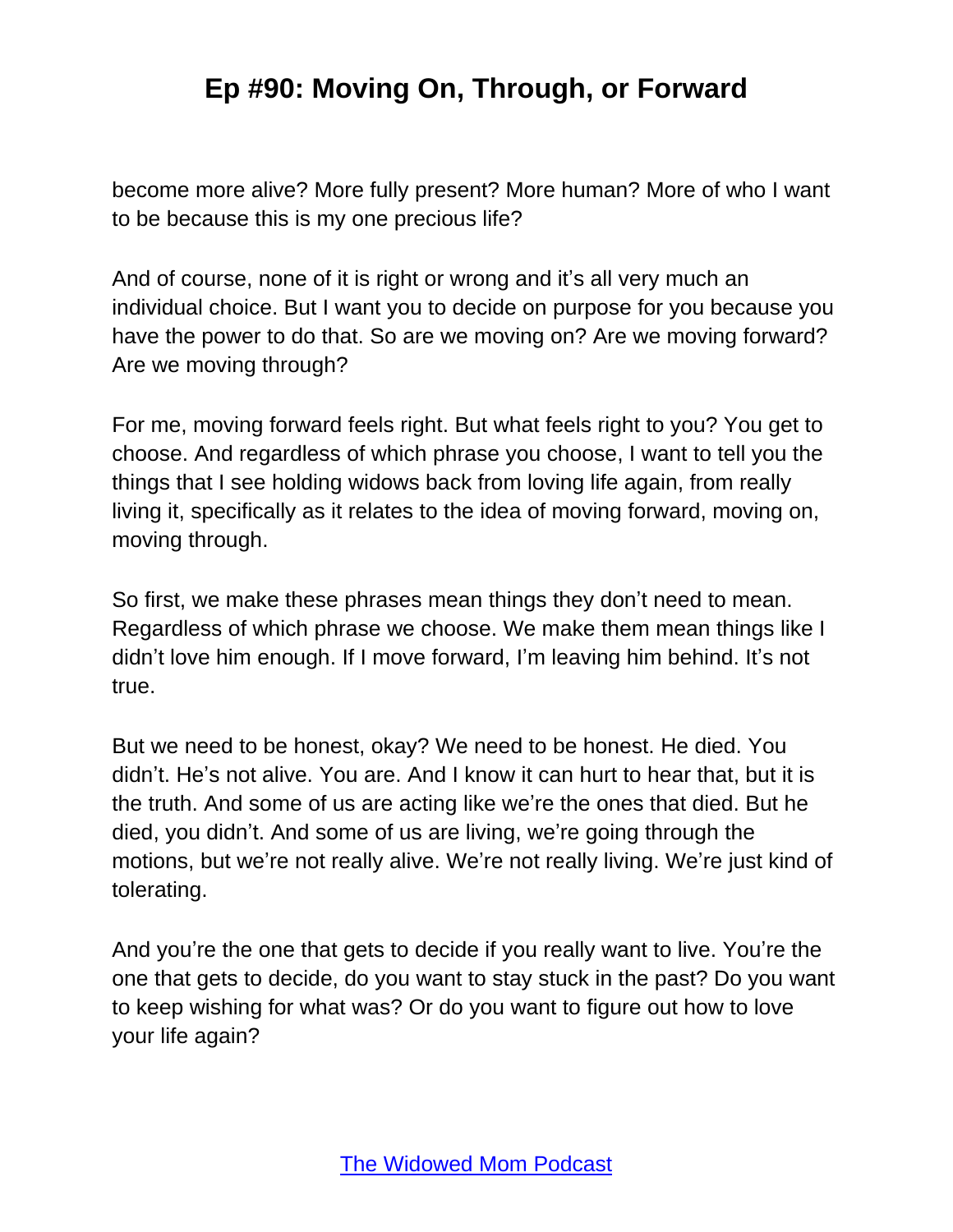And this is where we get ourselves tripped up. We think that it's like, impossible somehow to keep the love that we felt for him and feel for him and move forward. But I promise you, you can. You can keep the love you feel for him in your heart and bring it with you as you live. You can keep his memory with you, and you can move forward with it as much as it sometimes seems like his memory exists in the house you shared, and the clothes he wore and his glasses or his wallet, I promise you, that is not where his memory is.

It is in your mind. And nobody can take that from you. Nobody. Now, if you're worried about it, I was, if you're worried you're going to forget, you can always start writing down what you want to remember. But I promise you, moving forward does not mean you're leaving him behind. It means that you're continuing to live.

So we have got to stop making moving forward or whatever term you like mean that we're leaving him behind. You get to believe that he's always with you if you want. You can believe that. You don't need anybody's permission. You just get to believe it if you want. He's always with you.

So moving forward doesn't mean we're leaving him behind. That's roadblock number one. Roadblock number two, that we make it mean that we didn't love him enough if we continue living. Again, so optional and so painful and so not true.

I really do believe figuring out how to fall in love with your life again, how to really live again says absolutely nothing about your relationship with him. It says absolutely nothing about him. What it says is that you are willing to love yourself, that you value your one precious life.

It says a lot about you and your desire to love. You loved him, we clearly know that, and now you have a desire to keep loving. And I don't even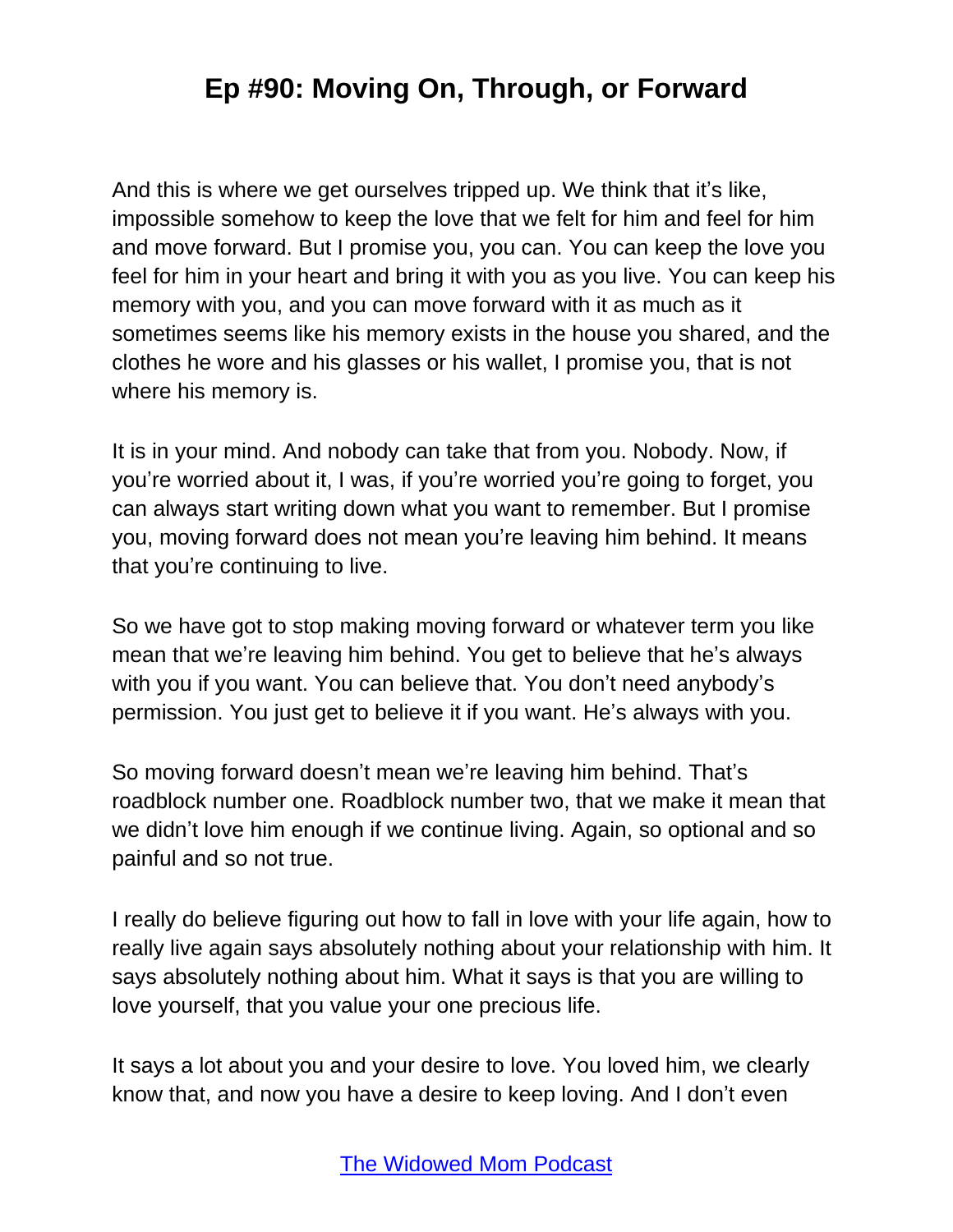mean to keep loving in a romantic sense. I just mean to keep being in that state of love where you love life, where you love yourself, where you're contributing love, experiencing love, feeling love, not resigning yourself to some crappy new normal and ticking off the boxes, waiting to die.

I know that's a little dramatic and that might not be where you are, but then again, it might. And maybe it shows up in more subtle ways. Maybe it shows up in more subtle ways. Maybe it shows up in the choices that you make, where you aren't really fully embracing the choices that you care about, your dreams, you're not letting yourself dream again, you're not letting yourself do what feels good to you so that you can create the life that you want.

You're still kind of living what he wanted. You're living out his dream instead of acknowledging that it wasn't your dream and that's okay, and giving yourself permission to live into your dream that's next, whatever that is for you, even if it means you sell the property that he loved, even if it means you sell the business that he loved, even if it means you're in a new relationship, even if it means you're living somewhere he didn't really want to live. We make those little choices mean something that they don't need to mean and it really holds us back.

Third, we hold ourselves back from moving forward, moving living again, from loving life because we worry that people will judge us if we do. And let me tell you, if you're worried that people will judge you, you're right. They will. They will.

People judge. But are you living your life for them or are you going to live your life for you? Seriously, ask yourself that question. Are you living your life for them or are you living your life for you? Because people will definitely judge you, but it doesn't need to be something that you worry about.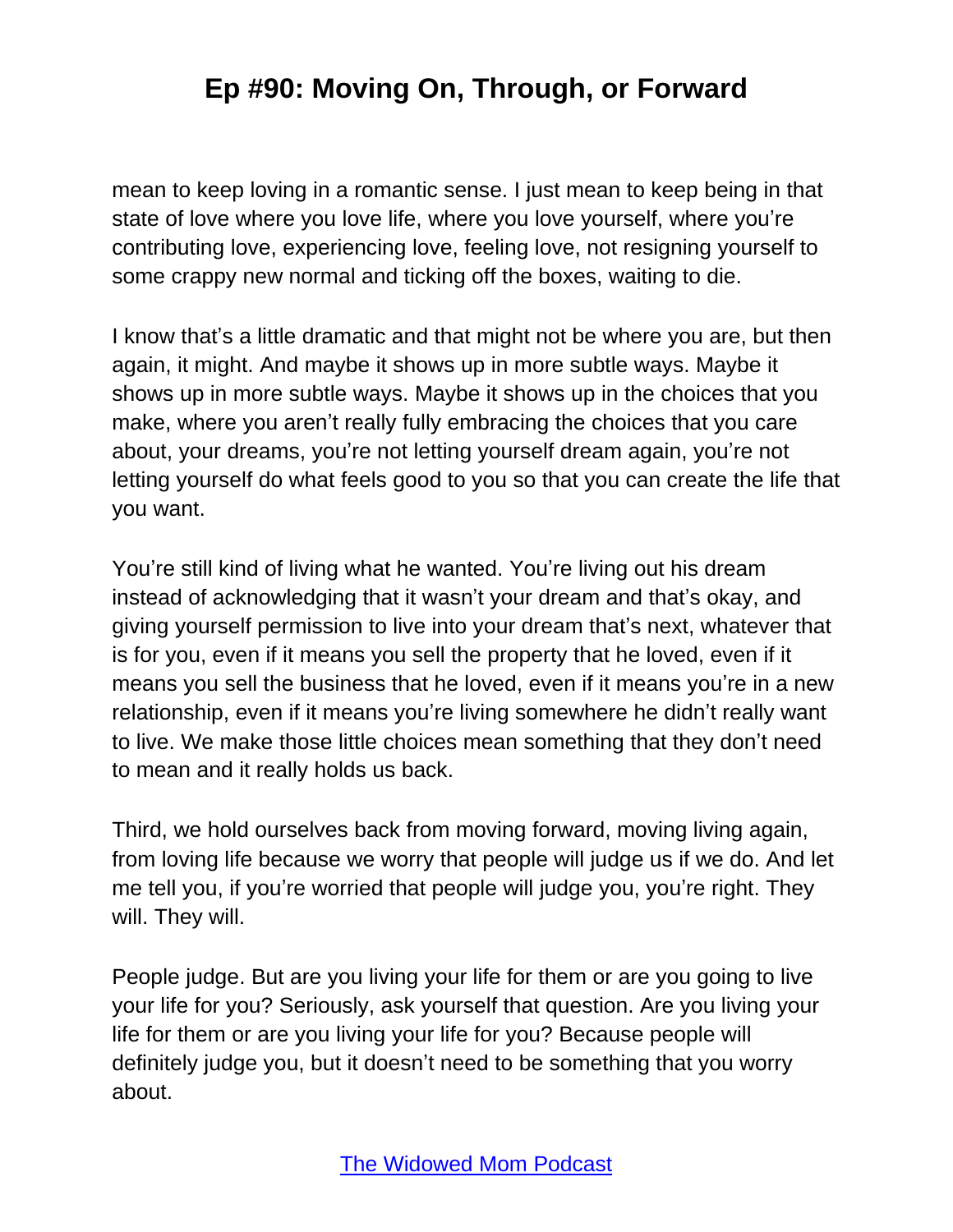Right now, people are judging you. You're judging them. You're judging me. All the humans, we're judging. It's what we do, we're good at it. Doesn't mean anything. And truthfully, it's not really what you're worried about anyway if we're honest. What we're really worried about is that we're going to agree with people's judgments of us.

That they're going to judge us and we're going to think, "They're right. I'm doing it wrong. I should be doing it differently. I've made a bad decision." They're going to have a judgment and then we aren't going to be our own champion, and that's the optional part. That's the optional part.

When we can learn to be our own champion no matter what we do, that doesn't mean we have to think we're perfect or flawless or have big egos. That just means we have to show ourselves grace and compassion and be kind to ourselves. If we do that, then we can let them have their judgments. We can let them have their opinions. Their judgment doesn't have to be something we experience as a problem.

So I want you to look for where you are holding yourself back from loving your life again, truly living it, because you're telling yourself that figuring out how to do that means something it doesn't need to mean. It means that you're leaving him behind, it means that you didn't love him enough, it means that you're doing it wrong.

Where are you making living again mean something that is preventing you from living again? The way that you want to. Not the way he wanted to. Because you're the one that's still here. And where are you not living again, not moving forward, or whatever phrase you choose because you're worried about what other people will think instead of being focused on what you think, instead of choosing on purpose to be kind to yourself and have your own back and be your own champion, you're letting other people's opinions dictate your choices? Because that we can change.